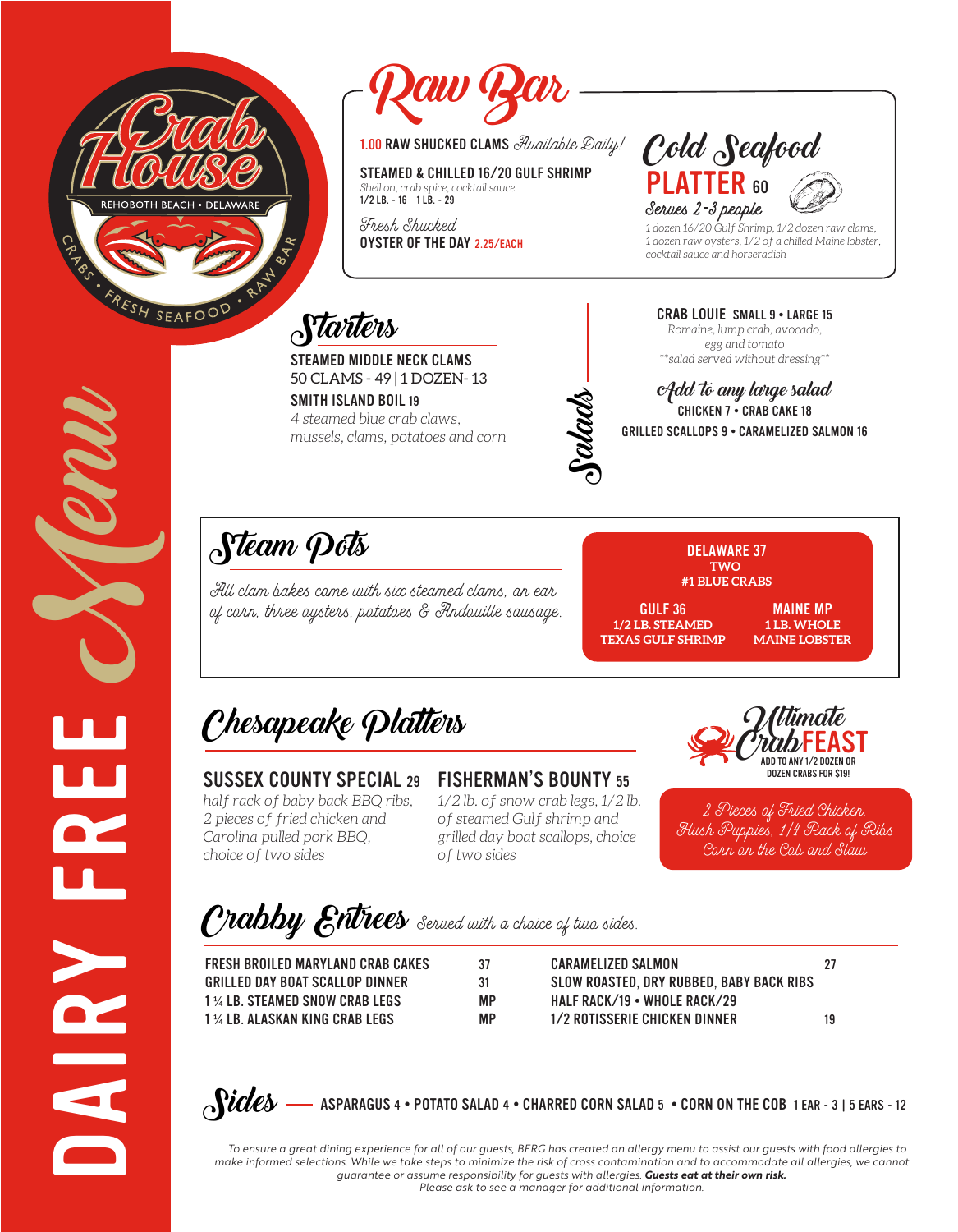

STEAMED MIDDLE NECK CLAMS 50 CLAMS - 49 | 1 DOZEN- 13

#### SMITH ISLAND BOIL 19

*4 steamed blue crab claws, mussels, clams, garlic wine, potatoes and corn*

Soup & Salad

SOUP OF THE DAY 7 HOUSE SALAD WEDGE SMALL 7 • LARGE 12 CAESAR SALAD SMALL 7 • LARGE 12 CRAB LOUIE SMALL 9 . LARGE 15 *Romaine, lump crab, avocado, egg and tomato* SOUP AND ANY SMALL SALAD 12

Add to any large salad CHICKEN 7 • CRAB CAKE 18 GRILLED SCALLOPS 9 • CARAMELIZED SALMON 16

Crabby Entrees

Served with a choice of two sides.

| FRESH BROILED MARYLAND CRAB CAKES                  | 37 |
|----------------------------------------------------|----|
| GRILLED DAY BOAT SCALLOP DINNER                    | 31 |
| 1½ LB. STEAMED SNOW CRAB LEGS                      | МP |
| 1% LB. ALASKAN KING CRAB LEGS                      | МP |
| <b>CARAMELIZED SALMON</b>                          | 27 |
| <b>FISHERMAN'S BOUNTY</b>                          | 55 |
| 1/2 lb. of snow crab legs, 1/2 lb. of steamed Gulf |    |
| shrimp and grilled day boat scallops               |    |
| SLOW ROASTED, DRY RUBBED, BABY BACK RIBS           |    |
| HALF RACK/19 . WHOLE RACK/29                       |    |
| 1/2 ROTISSERIE CHICKEN DINNER                      | 19 |
|                                                    |    |



STEAMED & CHILLED 16/20 GULF SHRIMP *Shell on, crab spice, cocktail sauce* 1/2 LB. - 16 1 LB. - 29

Fresh Shucked OYSTER OF THE DAY 2.25/EACH



*1 dozen 16/20 Gulf Shrimp, 1/2 dozen raw clams, 1 dozen raw oysters, 1/2 of a chilled Maine lobster, cocktail sauce and horseradish*

## Steam Pots

All clam bakes come with six steamed clams, an ear of corn, three oysters, potatoes & Andouille sausage in a garlic wine broth.



Naked Sandwiches

All served with one side and no bun.

ANGUS BACKYARD BACON CHEESEBURGER 14 BBQ PULLED CHICKEN SANDWICH 13 FRESH BROILED CRAB CAKE 20 CHICKEN WITH AMERICAN CHEESE & BACON 15 CAROLINA PULLED PORK 12



COLE SLAW 4 • ASPARAGUS 4 • POTATO SALAD 4 • BAKED BEANS 4 CORN ON THE COB 1 EAR - 3 | 5 EARS - 12 • CHARRED CORN 5



 Marinated Grilled Chicken Breast, 1/4 Rack of Ribs Corn on the Cob and Slaw

 *To ensure a great dining experience for all of our guests, BFRG has created an allergy menu to assist our guests with food allergies to make informed selections. While we take steps to minimize the risk of cross contamination and to accommodate all allergies, we cannot guarantee or assume responsibility for guests with allergies. Guests eat at their own risk. Please ask to see a manager for additional information.*